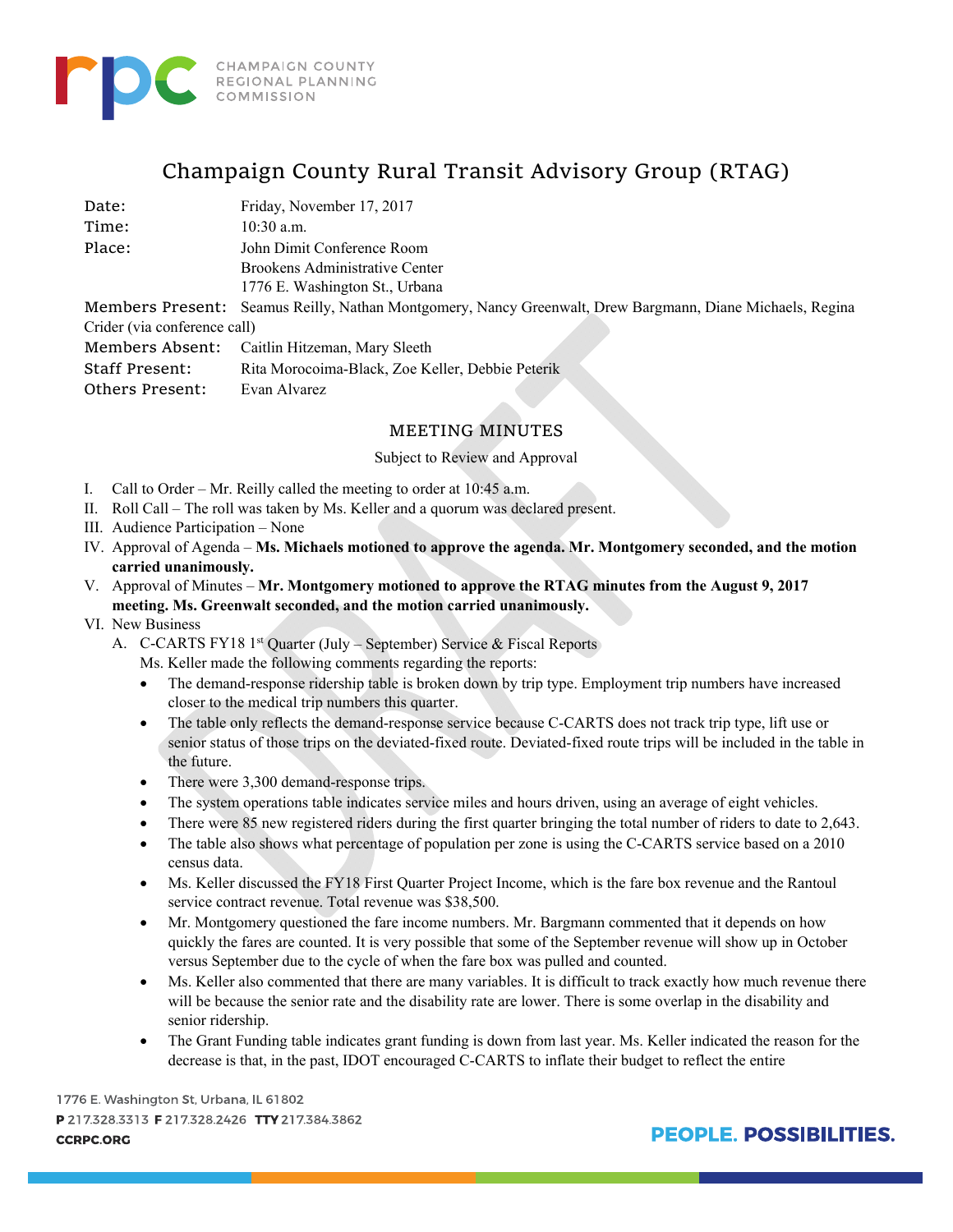

appropriation from the state. This year IDOT asked C-CARTS to prepare more of a realistic budget based on expenditures over the past few years. Due to the Grant Accountability and Transparency Act (GATA), IDOT is looking more closely at budgets, to make sure the budgets are accurate and the estimates are not too far off of actual. Ms. Michaels asked what the total grant funding was for the year 2017. Ms. Keller indicated that the amount was \$922,671.

- There were \$165,334 in eligible expenses, \$126, 853 expended grant funds and \$593,403 available grant funds, which is on target with funds expended down in previous fiscal years.
- Ms. Keller presented the Service Comparison of first and fourth quarter of FY 2017 versus first quarter of FY 2018.
- Trip denials numbers have reduced. 55 trips were denied because time was not available and there were two requested on the same day/next day. The 48-hour request is still in effect.
- B. Approval of C-CARTS FY17 Annual Report
	- The report covers the period July 1, 2016 to June 30, 2017.
	- Ms. Keller commented that the table only reflects the demand-response service since this information is not tracked on the deviated-fixed route as of November 7, 2016. Hence, the reason for the decrease in numbers, beginning in quarter two, but significantly in quarters three and four.
	- Employment was the major trip generator in FY17, with medical being the second trip generator.
	- The daily average of trips was 64 trips per day.
	- To date, there have been 1,055 denials.
	- Ms. Keller discussed the number of new registered riders based on the rider's address.
	- The registered rider number does not necessarily include people who are using the fixed-route service in Rantoul.
	- 36 surveys were collected through the process of online, on board or random calls. Surveys will continue until the report is presented to the County Board in December. Ms. Keller discussed some of the responses on the surveys.
	- Mr. Riley questioned whether Uber was used, but it was determined that Uber provides service only in Champaign-Urbana.
	- Mr. Reilly suggested researching what is the most used time of day service.
	- Ms. Morocoima-Black commented that when CRIS was providing the service, many people wanted evening hours so that they could shop after work. It was suggested that C-CARTS experiment with extended hours around the holidays and Saturdays. In addition, provide service to Monticello, Savoy and St. Joseph.
	- Mr. Reilly commented on working on transportation for high school students to Parkland College for general education classes.
	- It was determined that the annual report will be sent to the members for approval via email once Ms. Keller has completed the PowerPoint presentation with visuals and pertinent information that she will present to the County Board. Survey and vehicle information will also be included.
- C. Intelligent Transportation Systems (ITS) Software Procurement
	- Five to six proposals were submitted from ITS companies.
	- Ms. Keller and Mr. Bargmann attended ITS company presentations and demonstrations.
	- A final vote was given on the top three vendors.
	- There were three different tiers of software products to choose.
	- C-CARTS chose CTS software.
- D. Approval of Amendment to State Capital Grant (Grant No. CAP-14-1060-ILL, Contract No. 4490)
	- C-CARTS has had the State Capital Grant for three years. The grant funds were used to purchase equipment for five workstations (computers, monitors, chairs, etc.)
	- During that time, funds were frozen by the state for two years.

1776 E. Washington St, Urbana, IL 61802 P 217.328.3313 F 217.328.2426 TTY 217.384.3862 **CCRPC.ORG** 

## **PEOPLE, POSSIBILITIES.**